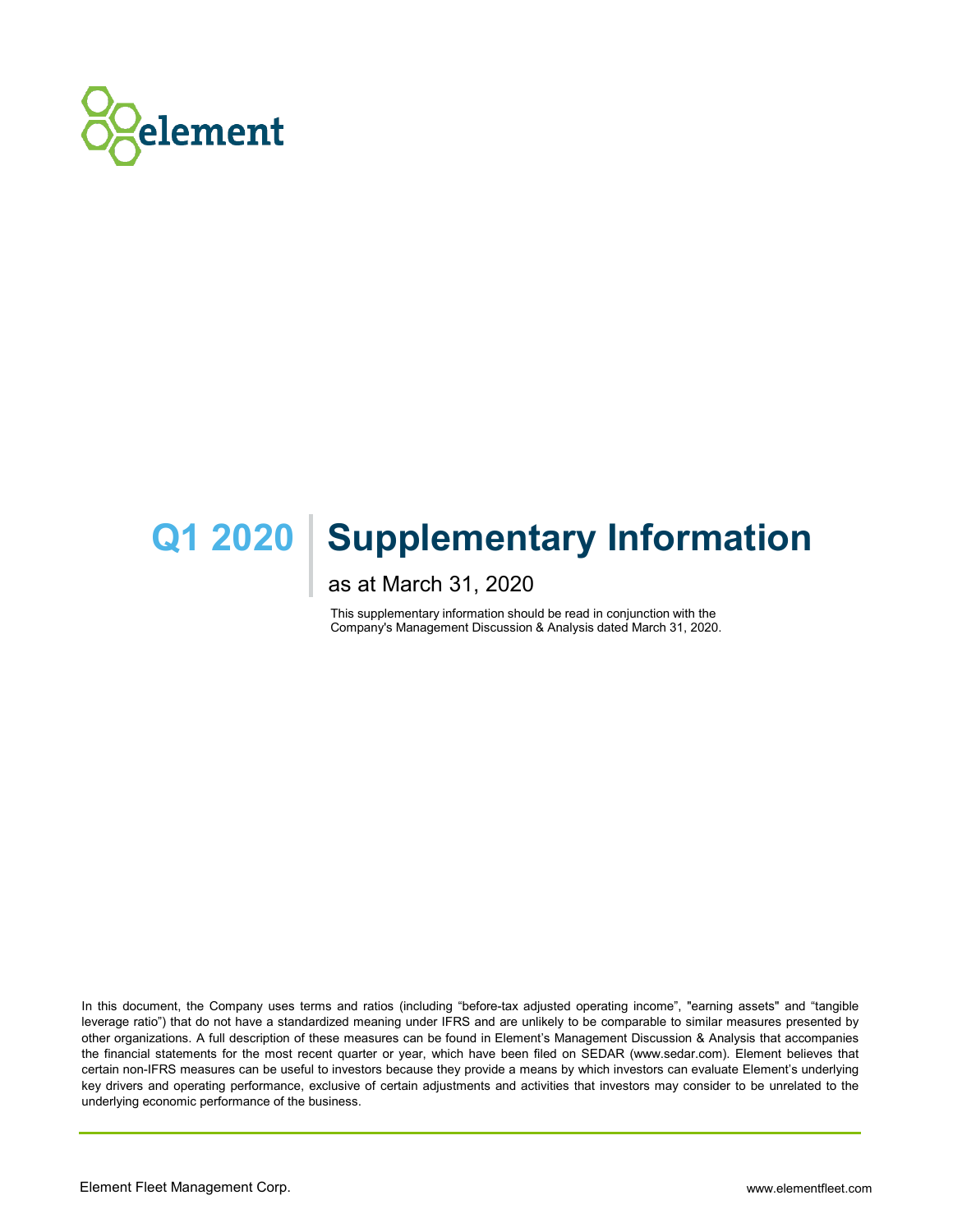# **FORWARD-LOOKING STATEMENTS DISCLAIMER**

The following pages provide information management believes is relevant to an assessment and understanding of the financial condition, results and operations of Element Fleet Management Corp. (the "Company" or "Element") as at and for the three-month period ended March 31, 2020, and should be read in conjunction with the Company's Q1 Management Discussion & Analysis and interim condensed consolidated financial statements and accompanying notes for the threemonths ended March 31, 2020. All monetary figures are in millions of Canadian dollars unless otherwise noted or for per share amounts. Additional information regarding the Company is available on SEDAR at www.sedar.com and on the Company's website at www.elementfleet.com.

#### **CAUTIONARY STATEMENT**

**THIS ANALYSIS HAS BEEN PREPARED TAKING INTO CONSIDERATION INFORMATION AVAILABLE TO MAY 11, 2020. CERTAIN STATEMENTS CONTAINED IN THIS REPORT CONSTITUTE "FORWARD LOOKING STATEMENTS". IN SOME CASES THE FORWARD LOOKING STATEMENTS CAN BE IDENTIFIED BY WORDS OR PHRASES SUCH AS "MAY", "CAN", "WILL", "EXPECT", "GUIDANCE", "PLAN", "ANTICIPATE", "TARGET", "INTEND", "POTENTIAL", "ESTIMATE", "BELIEVE" OR THE NEGATIVE OF THESE TERMS, OR OTHER SIMILAR EXPRESSIONS INTENDED TO IDENTIFY FORWARD-LOOKING STATEMENTS, INCLUDING, AMONG OTHERS, STATEMENTS REGARDING ELEMENT'S TRANSFORMATION PLAN, GROWTH PROSPECTS AND OBJECTIVES, ABILITY TO DRIVE OPERATIONAL EFFICIENCIES, ASSETS, BUSINESS STRATEGY, COMPETITIVE POSITIONING, ABILITY TO CREATE VALUE FOR SHAREHOLDERS, THE EVOLUTION OF ELEMENT'S BUSINESS, THE AVAILABILITY OF FUNDS FROM OPERATIONS, CASH FLOW GENERATION, BUSINESS INTEGRATION, STRATEGIC ASSESSMENT, BUSINESS OUTLOOK AND OTHER EXPECTATIONS REGARDING FINANCIAL OR OPERATING PERFORMANCE AND METRICS. SUCH STATEMENTS REFLECT THE COMPANY'S CURRENT VIEWS WITH RESPECT TO FUTURE EVENTS AND ARE SUBJECT TO INHERENT RISKS, UNCERTAINTIES AND NUMEROUS ASSUMPTIONS, INCLUDING, WITHOUT LIMITATION, THE IMPACT OF THE COVID-19 PANDEMIC, GENERAL ECONOMIC CONDITIONS, OPERATIONAL CAPABILITIES, TECHNOLOGICAL DEVELOPMENT, RELIANCE ON DEBT FINANCING, DEPENDENCE ON BORROWERS, INABILITY TO SUSTAIN RECEIVABLES, COMPETITION, INTEREST RATES, REGULATION, INSURANCE, FAILURE OF KEY SYSTEMS, DEBT SERVICE, FUTURE CAPITAL NEEDS AND SUCH OTHER RISKS OR FACTORS DESCRIBED FROM TIME TO TIME IN REPORTS OF ELEMENT, INCLUDING HEREIN AND IN ELEMENT'S MD&A AND ANNUAL INFORMATION FORM, WHICH HAVE BEEN FILED ON SEDAR AND MAY BE ACCESSED AT WWW.SEDAR.COM. THE COVID-19 PANDEMIC HAS CAST ADDITIONAL UNCERTAINTY ON ELEMENT'S INTERNAL EXPECATIONS, ESTIMATES, PROJECTIONS, ASSUMPTIONS AND BELIEFS. THE DURATION, EXTENT AND SEVERITY OF THE IMPACT THE COVID-19 PANDEMIC, INCLUDING MESAURES TO PREVENT ITS SPREAD, WILL HAVE ON ELEMENT'S BUSINESS IS HIGHLY UNCERTAIN AND DIFFICULT TO PREDICT AT THIS TIME.**

**BY THEIR NATURE, FORWARD-LOOKING STATEMENTS INVOLVE NUMEROUS ASSUMPTIONS, KNOWN AND UNKNOWN RISKS AND UNCERTAINTIES, BOTH GENERAL AND SPECIFIC, WHICH CONTRIBUTE TO THE POSSIBILITY THAT PREDICTIONS, FORECASTS, PROJECTIONS AND OTHER FORMS OF FORWARD LOOKING INFORMATION MAY NOT OCCUR OR BE ACHIEVED. MANY FACTORS COULD CAUSE ELEMENT'S ACTUAL RESULTS, PERFORMANCE OR ACHIEVEMENTS TO BE MATERIALLY DIFFERENT FROM ANY FUTURE RESULTS, PERFORMANCE OR ACHIEVEMENTS THAT MAY BE EXPRESSED OR IMPLIED BY SUCH FORWARD-LOOKING STATEMENTS AND READERS ARE CAUTIONED THAT THE LIST OF FACTORS IN THE FOREGOING PARAGRAPH IS NOT EXHAUSTIVE. SHOULD ONE OR MORE OF THESE RISKS OR UNCERTAINTIES MATERIALIZE, OR SHOULD ASSUMPTIONS UNDERLYING THE FORWARD-LOOKING STATEMENTS PROVE INCORRECT, ACTUAL RESULTS MAY VARY MATERIALLY FROM THOSE DESCRIBED HEREIN AS INTENDED, PLANNED, ANTICIPATED, BELIEVED, ESTIMATED OR EXPECTED. ACCORDINGLY, READERS ARE CAUTIONED NOT TO PLACE UNDUE RELIANCE ON FORWARD-LOOKING STATEMENTS OR INTERPRET OR REGARD FORWARD-LOOKING STATEMENTS AS GUARANTEES OF FUTURE OUTCOMES, AS NO FORWARD-LOOKING STATEMENT MAY BE GUARANTEED. EXCEPT AS MAY BE REQUIRED BY APPLICABLE CANADIAN SECURITIES LAWS, THE COMPANY DOES NOT INTEND, AND DISCLAIM ANY OBLIGATION TO UPDATE OR REWRITE ANY FORWARD-LOOKING STATEMENTS WHETHER ORAL OR WRITTEN AS A RESULT OF NEW INFORMATION, FUTURE EVENTS OR OTHERWISE.**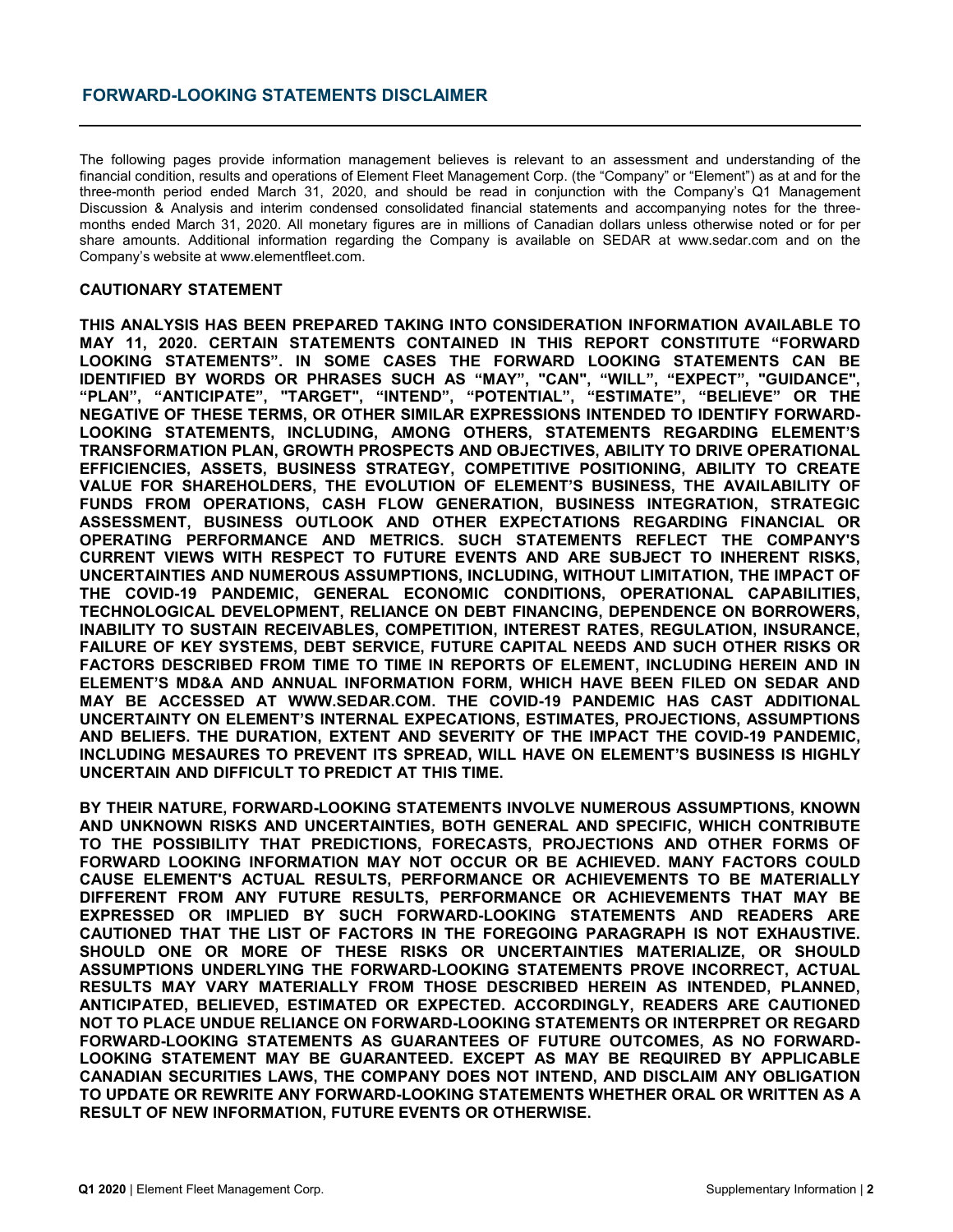# **TABLE OF CONTENTS**

#### **A. TRANSFORMATION PROGRAM**

- 1.0 Transformation progress in Q1 2020
- 1.1 Cumulative: actioned and targeted (to-be-actioned) operating income improvements
- 1.2 Delivery and anticipated delivery of \$146 million of operating income improvements actioned to date
- 1.3 Cumulative actioned, and run-rate of delivered, operating income improvements
- 1.4 Cumulative actioned operating income improvements, and investment (and anticipated investment) in our transformation program

#### **B. OPERATING RESULTS**

- 2.0  $4Q19 \rightarrow 1Q20$  Core adjusted operating income
- 2.1  $4Q19 \rightarrow 1Q20$  Core opex
- 2.2 Core operating leverage
- 3.0 Return on equity
- 4.0 Consolidated free cash flow
- 4.1 Consolidated free cash flow and adjusted operating income per common share

#### **C. BALANCE SHEET AND ASSETS UNDER MANAGEMENT**

- 5.0 Core end-of-period fleet assets under management by geography
- 5.1 Core originations
- 5.2 Core fleet assets under management (constant currency)
- 5.3 Core fleet assets under management
- $5.4$   $4Q19 \rightarrow 1Q20$  Core fleet assets under management
- $5.5$   $4Q19 \rightarrow 1Q20$  Core interim funded assets
- 5.6  $4Q19 \rightarrow 1Q20$  Core end-of-period earning assets
- 6.0 Consolidated tangible leverage ratio
- 7.0 Value of consolidated tax assets

All monetary figures are in millions of Canadian dollars unless otherwise noted or for per share amounts.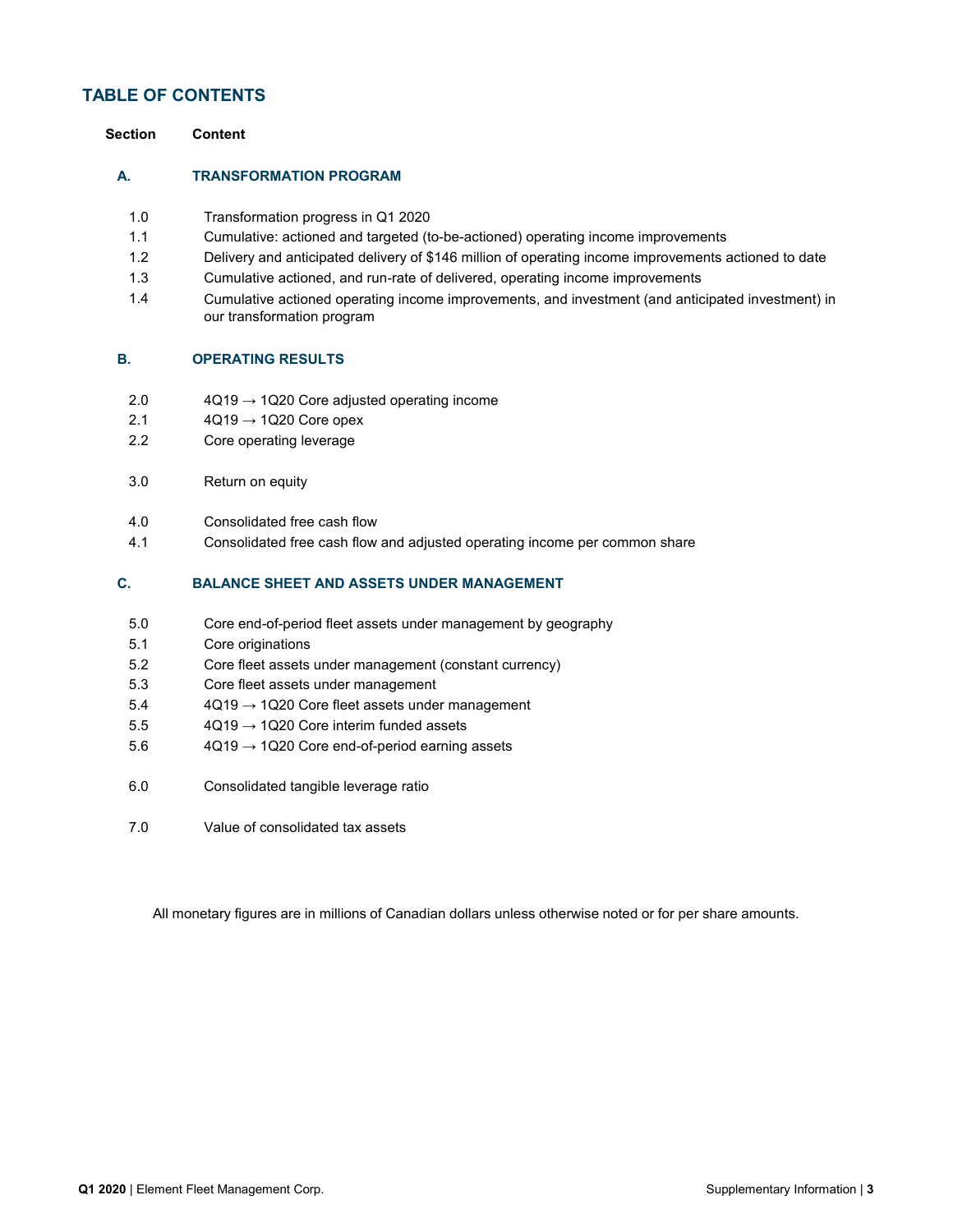# **Transformation Program**

# **Definitions**

| "Actioned"            | A profitability improvement initiative has been "actioned"<br>when Element has taken all steps required for the initiative to<br>deliver value. The value of an "actioned" initiative is the run-<br>rate of the resulting profitability improvement. |
|-----------------------|-------------------------------------------------------------------------------------------------------------------------------------------------------------------------------------------------------------------------------------------------------|
| "Operating<br>income" | Operating income before tax.                                                                                                                                                                                                                          |
| "Delivered"           | A profitability improvement is "delivered" as each dollar of<br>cost savings or revenue increase is reflected in Element's<br>operating income.                                                                                                       |
| "Run-rate"            | The maximum potential annual value that a profitability<br>improvement initiative can deliver.                                                                                                                                                        |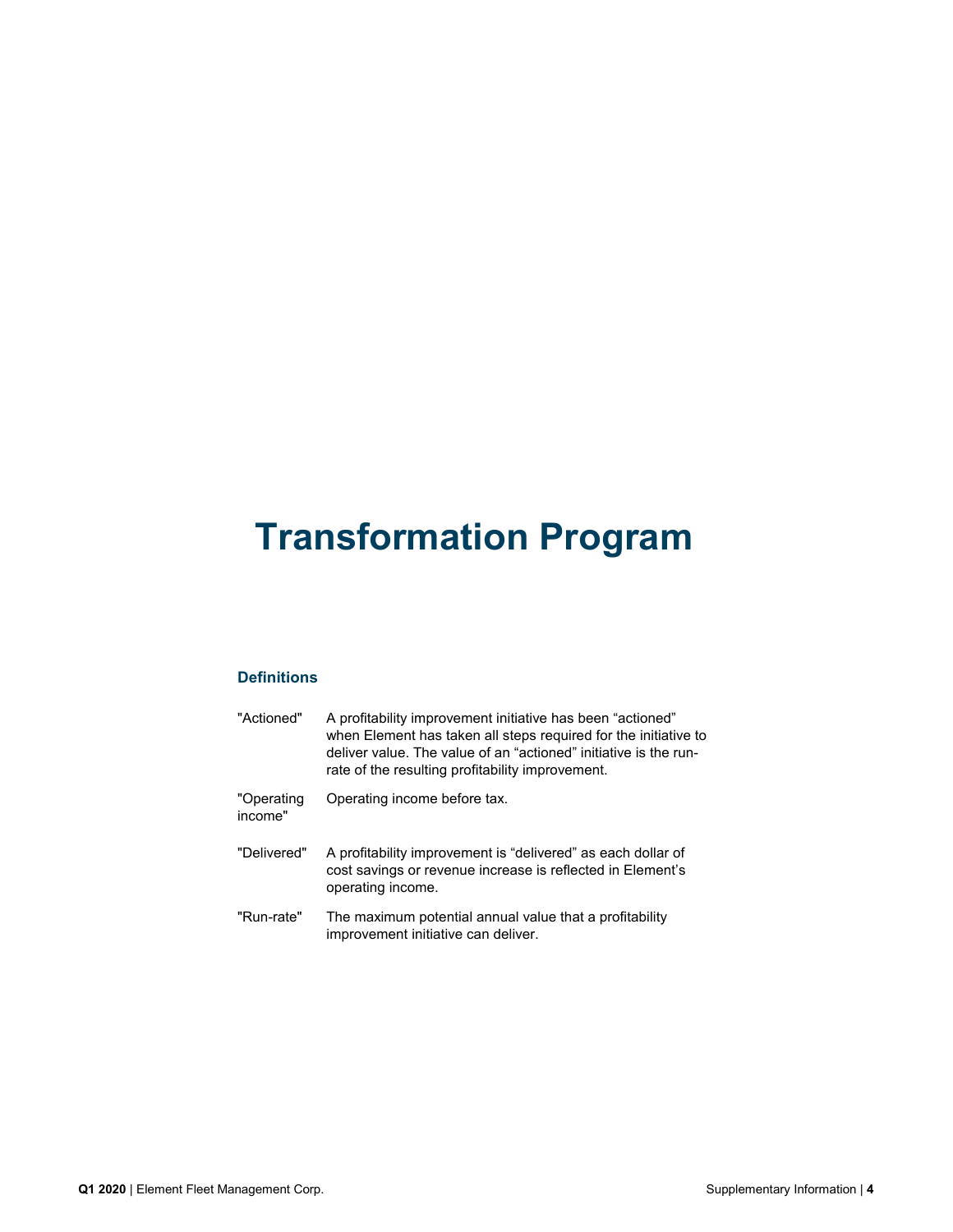# **TRANSFORMATION PROGRAM**

### **1.0 Transformation progress in Q1 2020**

Following the completion of our comprehensive strategic assessment in Q3 2018, we announced a 27-month client-focused transformation program on October 1, 2018. As of March 31, 2020, we have actioned \$146 million of transformation initiatives, including an incremental \$15 million since December 31, 2019. Some examples are:

In Q1, we actioned \$1 million of revenue growth initiatives. In 2020, our revenue assurance team remains focused on working through its robust list of transformation initiatives, particularly initiatives enabled by IT. Through our work with our strategic suppliers to improve contractual terms and the overall client experience, we actioned an incremental \$5 million of direct cost savings this quarter across our North American business. We remain focused on (1) identifying inefficient client expenditures, and (2) providing solutions that can improve client experience and increase utilization of strategic relationships. Positive free cash flow from our transformation program is used to pay down debt, resulting in interest expense savings. We have actioned another \$1.4 million of such interest expense savings in Q1 and expect to action similar quarterly amounts across the next 3 quarters until the end of our transformation in Q4 2020. As we continue to right-size the business, our indirect procurement continues to consolidate and renegotiate contracts with software vendors, which resulted in \$1.9 million of actioned operating income improvements this quarter. In this quarter, we actioned \$5 million of productivity improvements in our organization enabled by automation of work, our 'right person, right place' mandate, and work location strategy. Revenue growth **Direct cost savings Conserting expense reductions** Direct cost savings 150  $5.0$ 145.7 145 1.9 140  $14$ 5.0 C\$mm 135  $1.0$ 131.3 130 125  $120$ Q4 2019 Revenue Strategic Interest Improved Org. Q1 2020 growth expense simplification sourcing procurement

We outperformed the ambitious transformation and other targets we set to date, overachieving for our clients, our business, our people, and our investors. The significant progress we have made on our transformation initiatives begets strong momentum that is expected to continue for the remainder of our transformation program. We have pivoted to the "Build for the Future" phase of our transformation.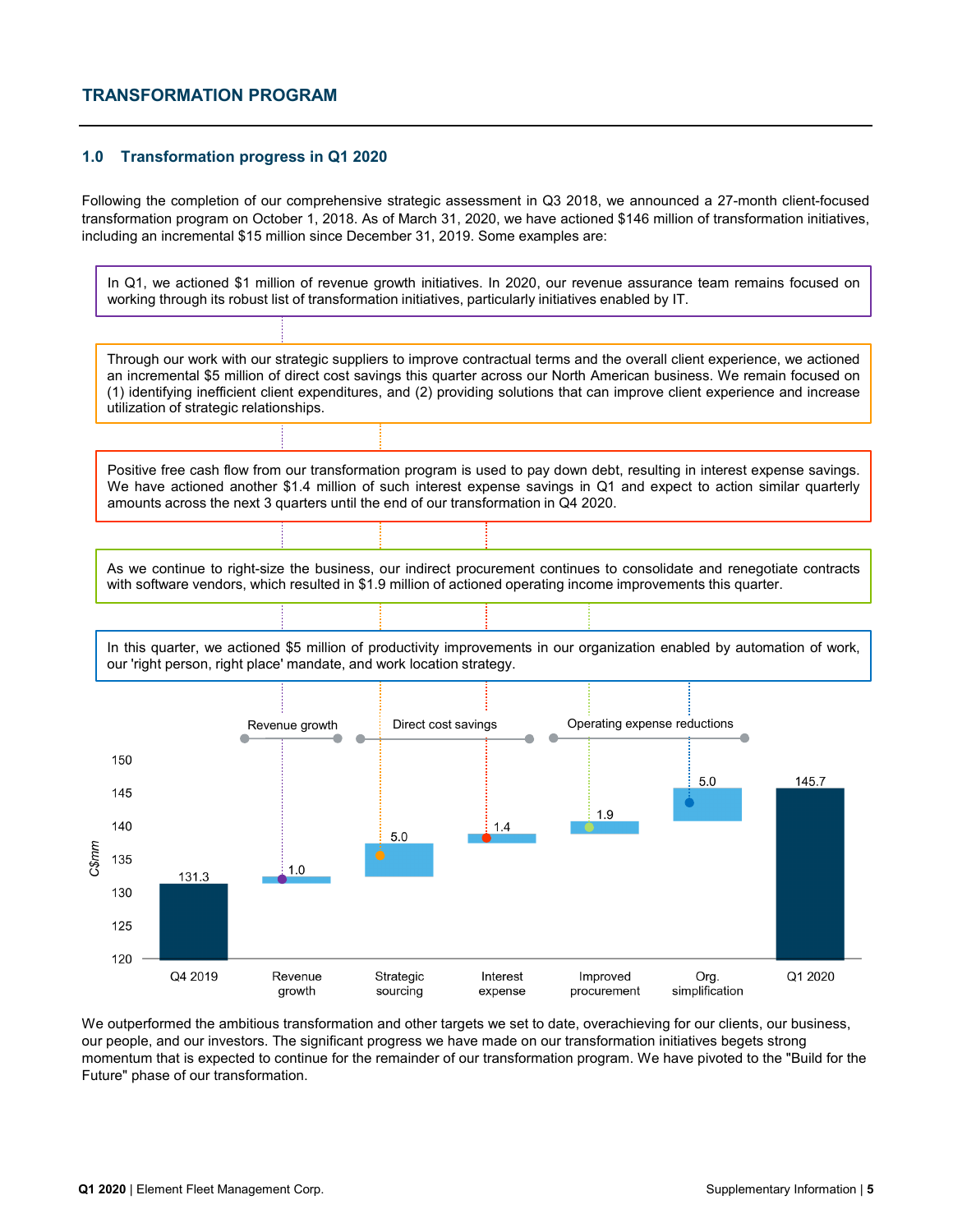# **TRANSFORMATION PROGRAM**

#### **1.1 Cumulative: actioned and targeted (to-be-actioned) operating income improvements**

We continue to exceed our transformation target, having actioned \$146 million of operating income improvements as of Q1 2020. We remain on track to action \$180 million of operating income improvements by the end of 2020.



#### **1.2 Delivery and anticipated delivery of \$146 million of operating income improvements actioned to date**<sup>1</sup>

We believe our actioned initiatives as of Q1 2020 will deliver approximately \$104 million of operating income enhancement (~\$0.20 EPS) in 2020. Our delivery forecast below is adjusted for anticipated impact from the uncertainties of the economic recovery from COVID-19 and the potential resulting impact to business volumes – which largely drive the scale of operating income enhancement delivered by transformation.

| C\$mm                 | 3Q18 | 4Q18          | <b>FY18</b> | 1Q19 | 2Q19 | 3Q19 | 4Q19 | <b>FY19</b> | 1Q20 | 2Q20 | 3Q20 | 4Q20 | <b>FY20</b> |
|-----------------------|------|---------------|-------------|------|------|------|------|-------------|------|------|------|------|-------------|
| Revenue growth        |      | $1.5^{\circ}$ | 2.9         | 3.6  | 4.5  | 4.9  | 3.7  | 16.6        | 4.2  |      |      |      | 15          |
| Direct cost savings   | 0.5  | 0.6           | 1.1         | 1.4  | 3.0  | 4.8  | 4.6  | 14.1        | 8.2  |      |      |      | 19          |
| Opex reductions       | 0.2  | 1.9           | 2.1         | 6.4  | 8.5  | 10.9 | 14.2 | 39.8        | 16.6 |      | 18   | 18   | 69          |
| Op income improvement | 2.1  | 4.0           | 6.1         | 11.4 | 16.0 | 20.6 | 22.5 | 70.5        | 29.0 | 24   | 25   | 27   | 104         |

1. Numbers in schedule 1.2 may not add due to rounding.

#### **1.3 Cumulative actioned, and run-rate of delivered, operating income improvements**

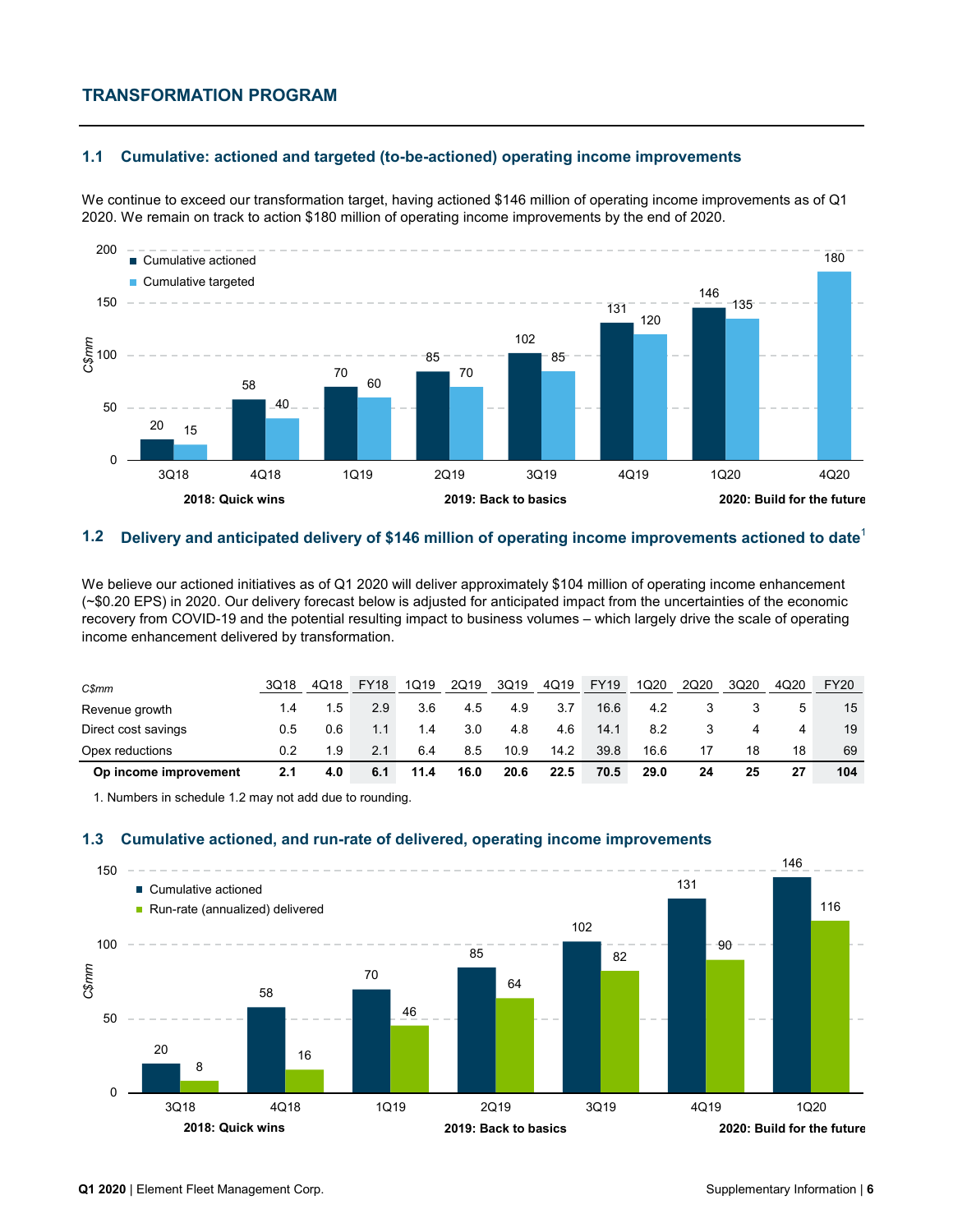# **TRANSFORMATION PROGRAM**

# **1.4 Cumulative actioned operating income improvements, and investment (and anticipated investment) in our transformation program**

As of Q1 2020, we have made \$145 million one-time investments in our transformation program, leaving \$35 million available to us to action the remaining improvements in 2020. We continue to plan to invest the full \$180 million in our transformation program.

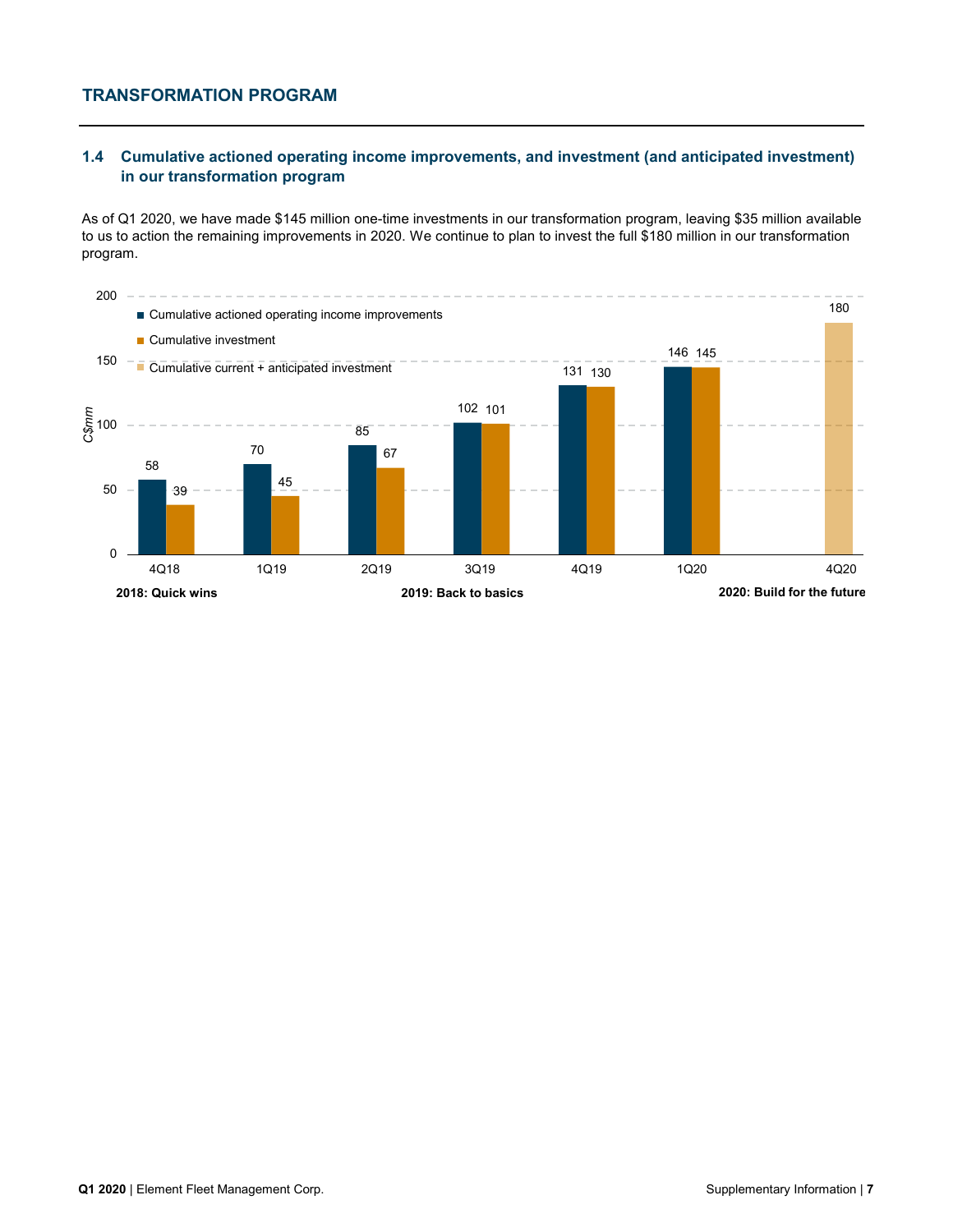# **Operating Results**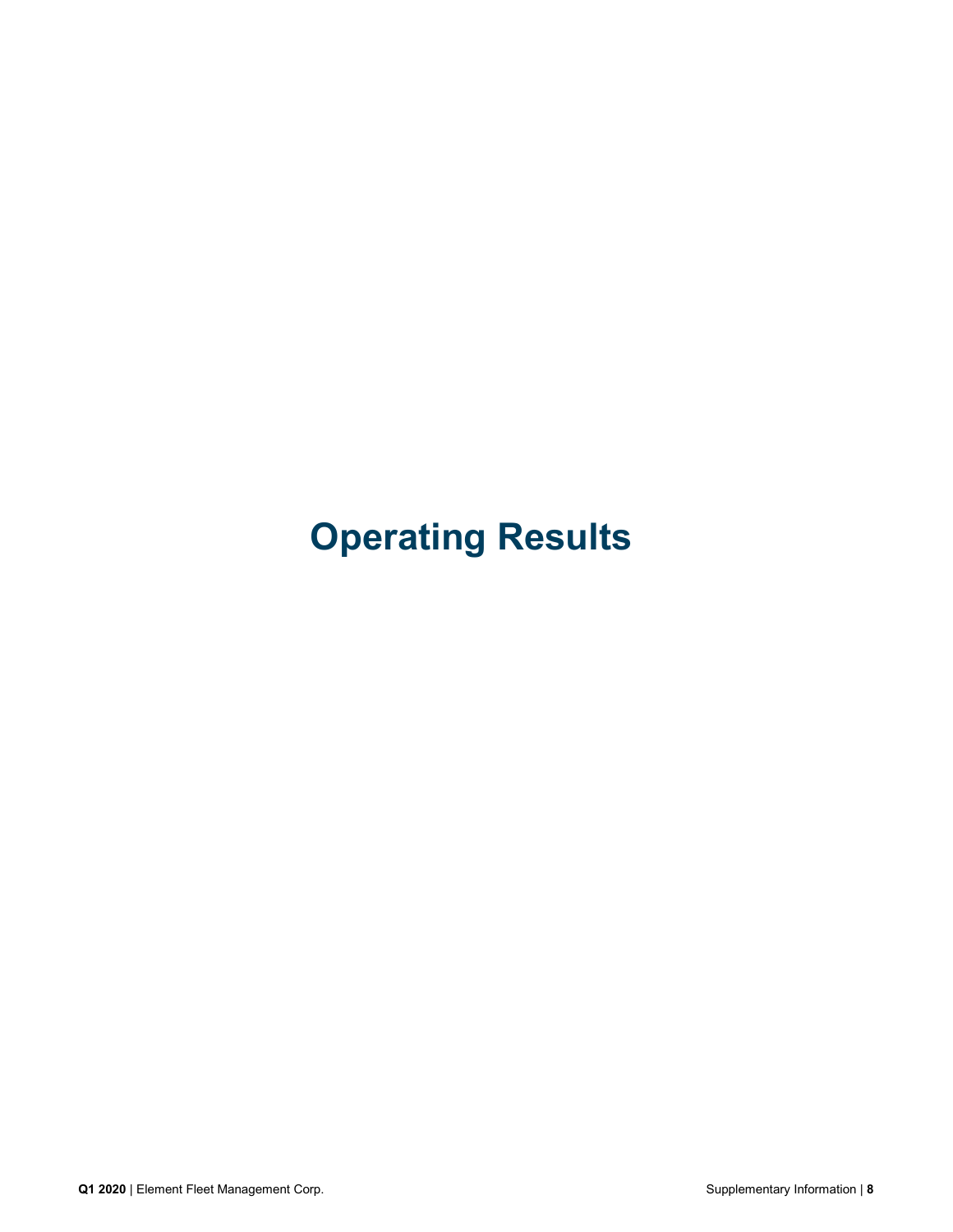# **2.0 4Q19 → 1Q20 Core adjusted operating income**

Core adjusted operating income in Q1 amounted to \$134.8 million, down \$7.8 million quarter-over-quarter. While COVID-19 put some downward pressure on service income in the quarter, the bulk of the \$13.9 million negative impact was an \$11.7 million increase to our provision for credit losses ("PCL") this quarter due to the economic downturn arising from COVID-19. Our transformation program delivered \$6.5 million of incremental benefit this quarter, while our net financing revenue improved \$6.5 million quarter-over-quarter independent of transformation (and before the incremental PCL). Transformation and financing revenue gains were offset by a seasonally-driven slowdown in service income and a decline in syndication volume over prior quarter.



#### **2.1 4Q19 → 1Q20 Core opex**

Core opex were effectively flat quarter-over-quarter. Opex savings of \$2.4 million from our transformation program coupled with \$2.1 million savings from salaries and \$0.3 million decrease in depreciation, were largely offset by a \$1.8 million quarterover-quarter increase in growth-related opex, \$1.5 million increase in G&A and unfavorable FX impact of \$0.9 million due to the strengthening of the U.S. dollar against the Canadian dollar.

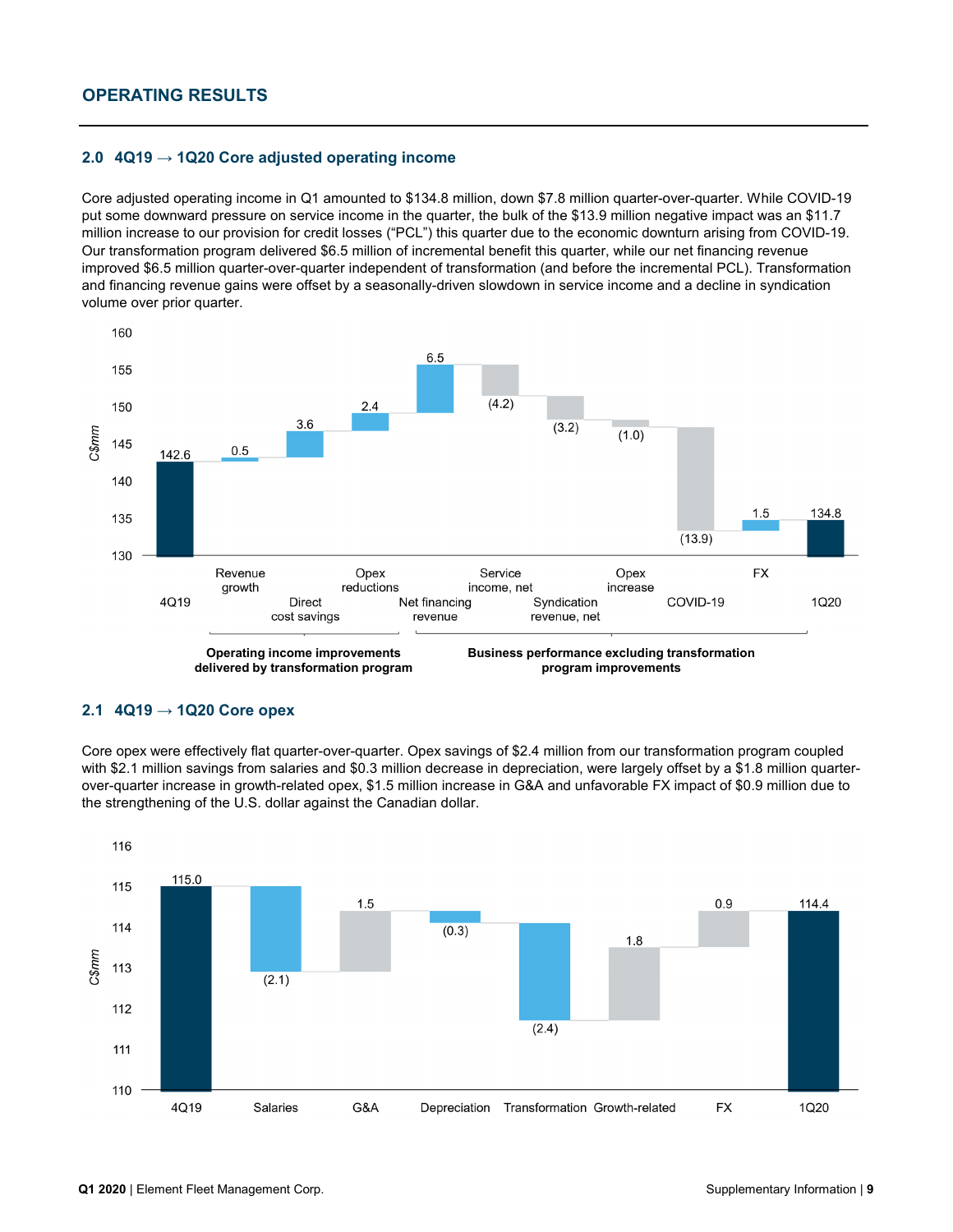# **OPERATING RESULTS**

### **2.2 Core operating leverage**

Operating margin increased by ~280 bps year-over-year, from 51.3% in Q1 2019 to 54.1% in Q1 2020, driven by organic business growth and AOI improvement from our transformation program.



# **3.0 Return on equity**

ROE has improved ~90 basis points since Q1 2019.



# **Definition**

"Return on equity" Consolidated after-tax adjusted operating income for the quarter attributable to common shareholders, multiplied by four (i.e. annualized), divided by average common equity of the current and immediately preceding quarter.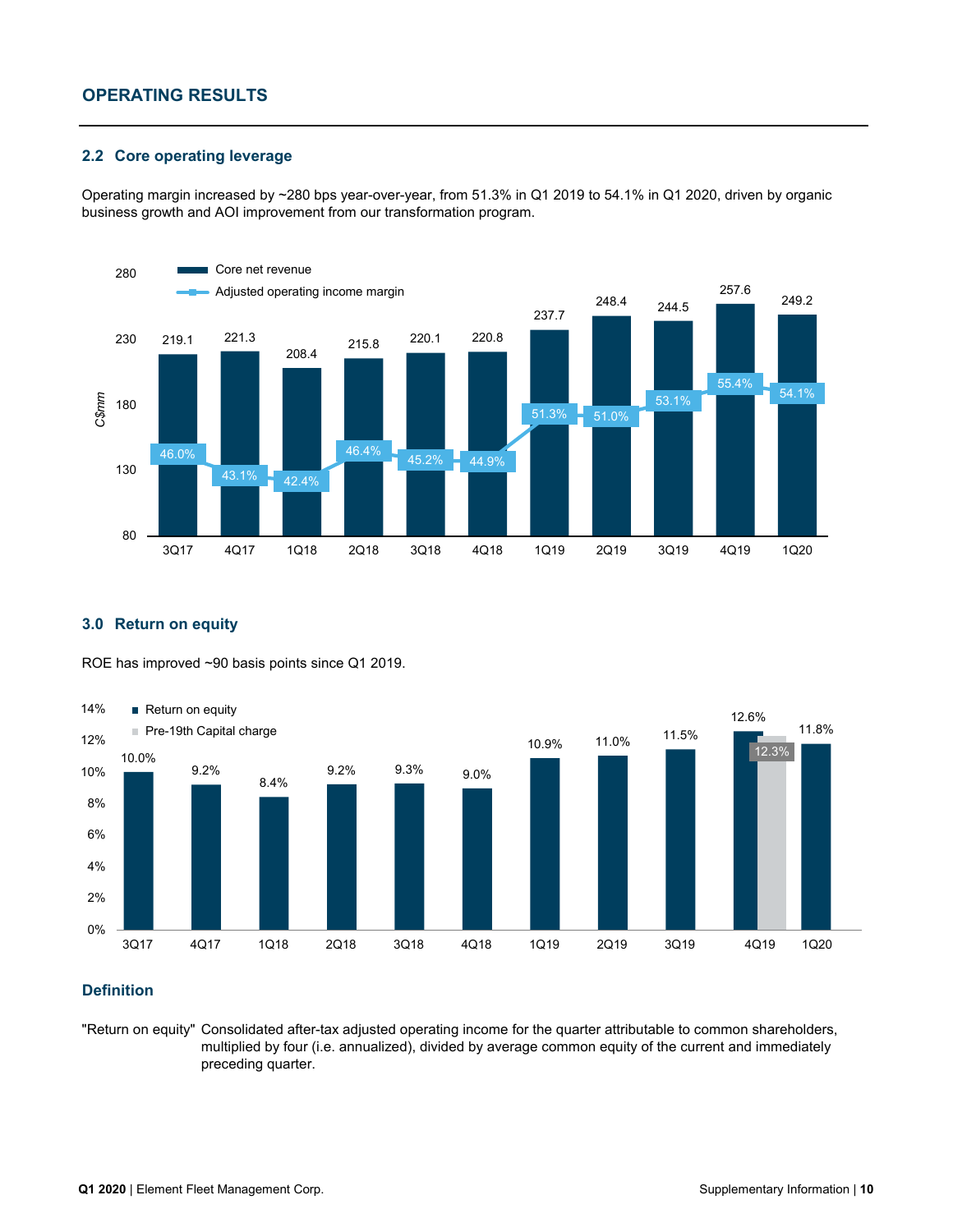# **4.0 Consolidated free cash flow**

| C\$mm (except free cash flow per common share)                            | <b>FY17</b> | <b>FY18</b> | 1Q19  | 2Q19  | 3Q19  | 4Q19  | <b>FY19</b> | 1Q20  |
|---------------------------------------------------------------------------|-------------|-------------|-------|-------|-------|-------|-------------|-------|
| Before-tax adjusted operating income                                      | 466.6       | 387.1       | 122.0 | 126.0 | 127.6 | 138.4 | 514.0       | 129.3 |
| Add/(subtract) cash revenue/(expenses) and non-cash<br>expenses/(revenue) | (34.2)      | 25.4        | 13.4  | 12.2  | 33.9  | 14.2  | 73.7        | 28.4  |
| <b>Cash from operations</b>                                               | 432.4       | 412.5       | 135.4 | 138.2 | 161.5 | 152.6 | 587.7       | 157.7 |
| Subtract required cash expenses:                                          |             |             |       |       |       |       |             |       |
| Sustaining capital investments                                            | 60.6        | 39.7        | 13.8  | 10.2  | 10.6  | 6.9   | 41.4        | 10.5  |
| Preferred share dividends                                                 | 41.3        | 44.3        | 11.2  | 11.2  | 11.1  | 11.0  | 44.4        | 10.9  |
| Cash taxes paid                                                           | 40.8        | 41.2        | 9.9   | 8.6   | 17.9  | 9.4   | 45.8        | 10.0  |
| Free cash flow                                                            | 289.7       | 287.3       | 100.5 | 108.2 | 122.0 | 125.3 | 456.1       | 126.3 |
| As a % of before-tax adjusted operating income                            | 62%         | 74%         | 82%   | 86%   | 96%   | 91%   | 89%         | 98%   |
| Weighted average number of common shares outstanding (mm)                 | 385.4       | 391.7       | 433.6 | 434.7 | 435.1 | 435.8 | 434.8       | 437.3 |
| Free cash flow per common share                                           | 0.75        | 0.73        | 0.23  | 0.25  | 0.28  | 0.29  | 1.05        | 0.29  |

# **4.1 Consolidated free cash flow and adjusted operating income per common share**

Consolidated free cash flow per share increased \$0.14 from Q1 2018 to Q1 2020, while adjusted EPS increased \$0.05 over the same period.

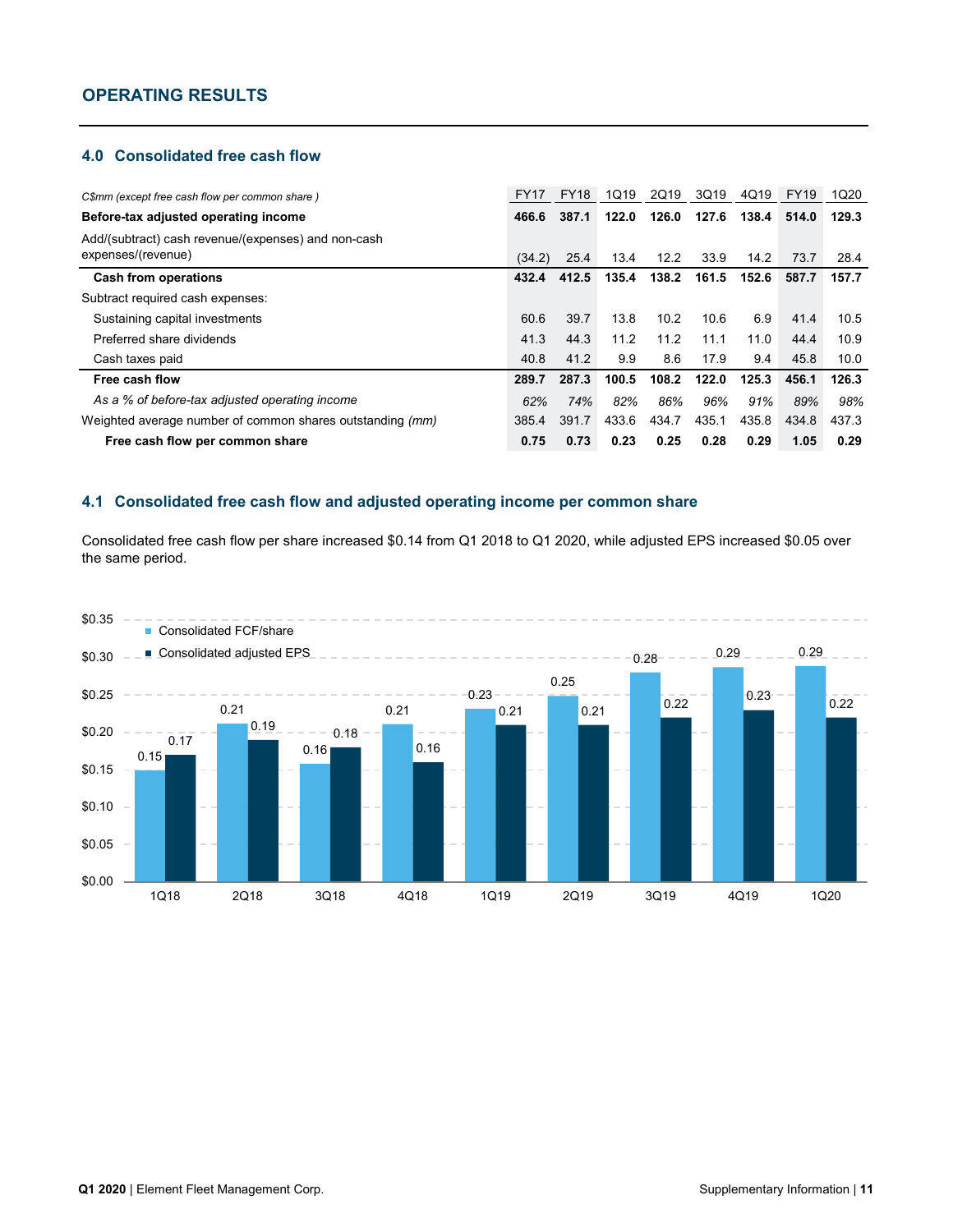# **Balance Sheet and Assets Under Management**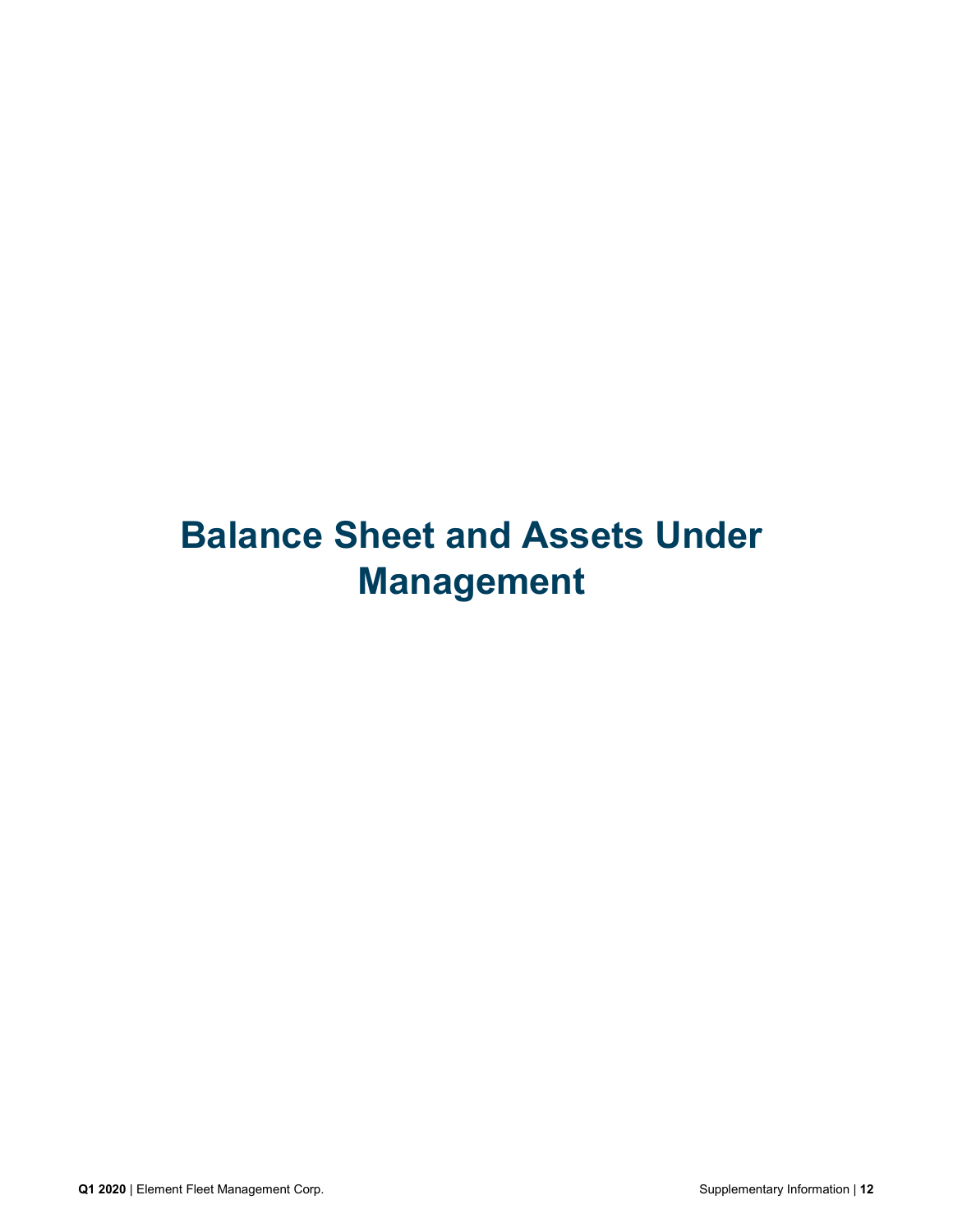### **5.0 Core end-of-period fleet assets under management by geography**

Organic growth in US + Canada and Mexico led to an increase in fleet assets under management in those geographies, while ANZ remained flat.

| Local currencies, billions      |     | 1Q18 2Q18 3Q18 4Q18 1Q19 2Q19 3Q19 4Q19 1Q20 |     |  |  |  |
|---------------------------------|-----|----------------------------------------------|-----|--|--|--|
| US and Canada (USD)             | 9.7 | 98 97                                        | 9.9 |  |  |  |
| Mexico (MXN)                    | 6.2 | 6.9 7.4 9.4 9.9 10.8 11.9 14.0 14.9          |     |  |  |  |
| Australia and New Zealand (AUD) |     | 1.5 1.6 1.6 1.6 1.7 1.7 1.7 1.7 1.7 1.7      |     |  |  |  |

# **5.1 Core originations**

Core originations are typically lowest in the first quarter of every year.

| In CAD, billions                 |     |     |  |  | 1Q18 2Q18 3Q18 4Q18 1Q19 2Q19 3Q19 4Q19 1Q20 |     |        |
|----------------------------------|-----|-----|--|--|----------------------------------------------|-----|--------|
| Originations                     |     |     |  |  | 1.5 1.7 1.5 1.8 1.7 1.8 2.1 2.2 2.0          |     |        |
| As a % of originations that year | 23% | 26% |  |  | 23% 28% 22% 23% 27%                          | 28% | $\sim$ |

### **5.2 Core fleet assets under management (constant currency)**

On a constant currency basis, core fleet assets under management increased to \$17.8 billion in Q1 2020, driven by net growth in syndicated assets of \$0.3 billion and interim funded assets of \$0.1 billion over the quarter.



#### **5.3 Core fleet assets under management**

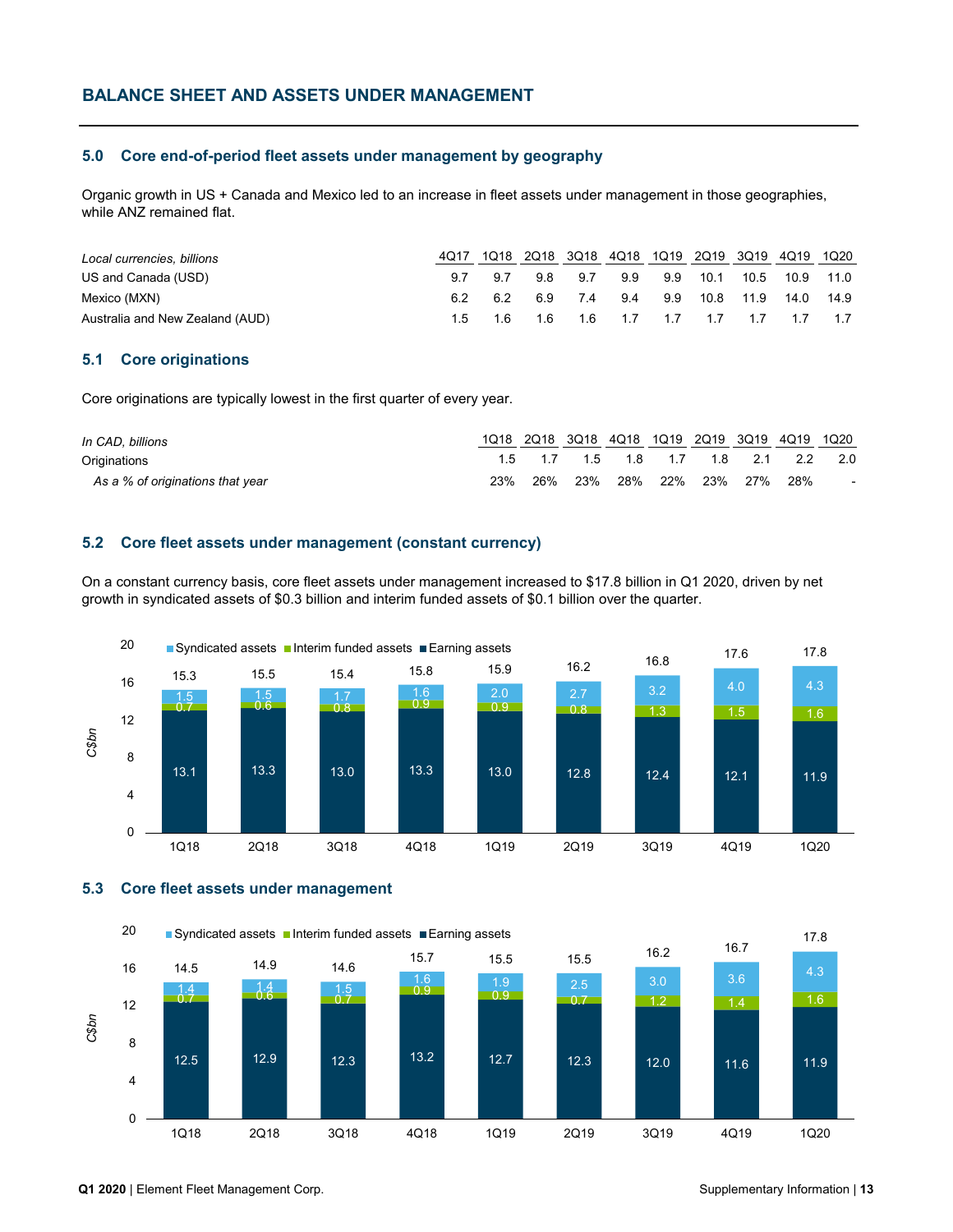### **5.4 4Q19 → 1Q20 Core fleet assets under management**

Originations of \$2.0 billion coupled with \$0.9 billion of FX impact - predominantly due to the strengthening of the U.S. dollar against the Canadian dollar - were offset by amortization of approximately \$1.3 billion and dispositions of approximately \$0.5 billion, resulting in a net increase in core assets under management of \$1.1 billion quarter-over-quarter.



# **5.5 4Q19 → 1Q20 Core interim funded assets**

Core interim funded assets grew by \$0.2 billion quarter-over-quarter, as originations of \$2.0 billion and FX impact of \$0.1 billion were offset by \$1.9 billion of activations.



# **Definitions**

"Originations" An origination occurs when Element pays a manufacturer for a vehicle.

"Activations" An activation occurs when a vehicle is delivered to a client.

"Interim funded assets" Interim funded assets are vehicles paid for by Element ("originated") but not yet delivered to our clients ("activated"). The most common reason for a timing difference between origination and activation is client-required vehicle upfit.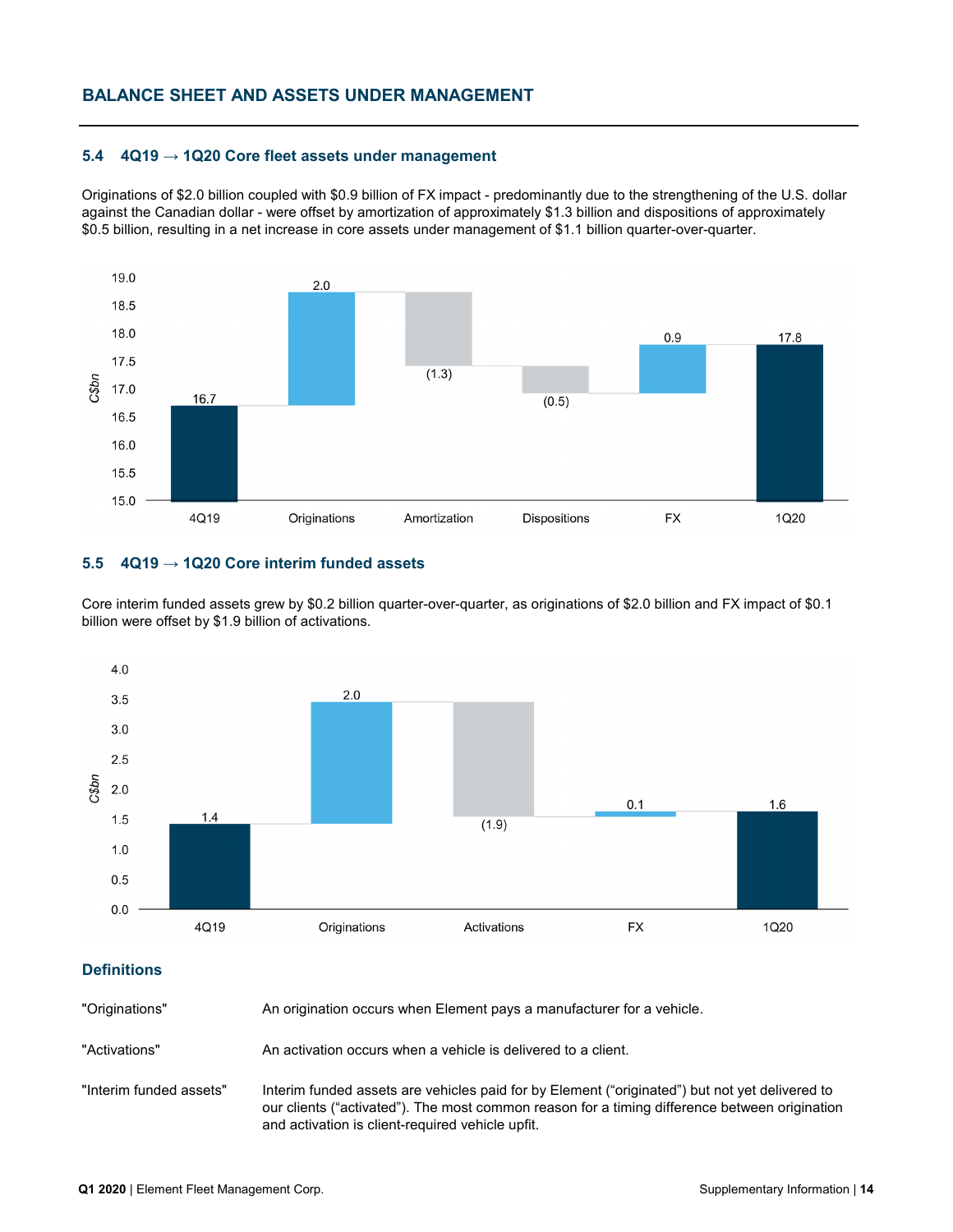# **BALANCE SHEET AND ASSETS UNDER MANAGEMENT**

# **5.6 4Q19 → 1Q20 Core end-of-period earning assets**

Activations of \$1.9 billion, coupled with FX impact of \$0.5 billion, were offset by amortization of \$0.9 billion, syndication volumes of \$0.8 billion, and dispositions of \$0.4 billion. Excluding the impact from FX, core earning assets decreased by approximately \$0.2 billion quarter-over-quarter.

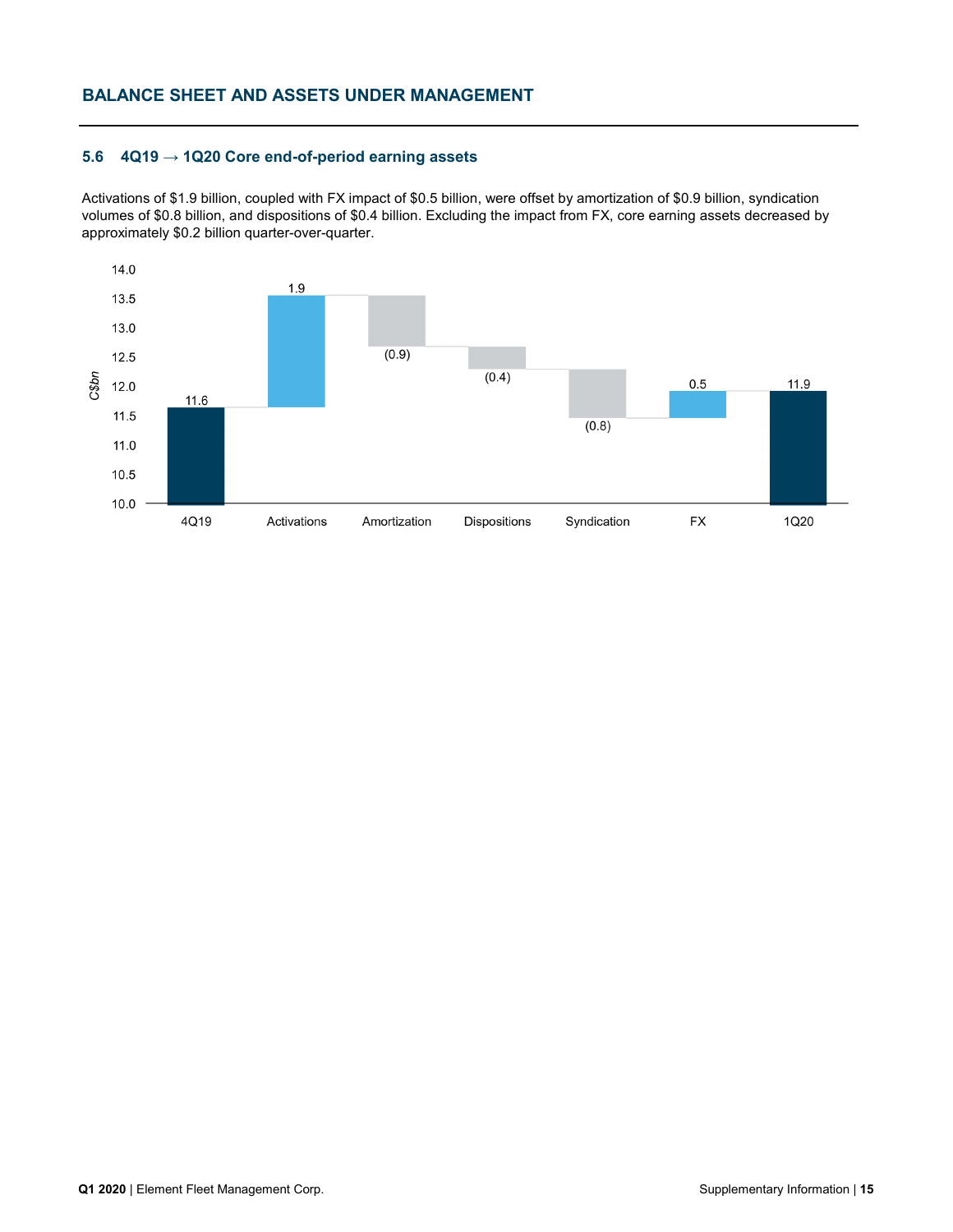# **BALANCE SHEET AND ASSETS UNDER MANAGEMENT**

#### **6.0 Consolidated tangible leverage ratio**

Our tangible leverage ratio increased to 7.45 at quarter-end predominantly due to the strengthening of the U.S. dollar against the Canadian dollar. Adjusted for the impact of Element's non-recourse warehouse credit facility – which exclusively funds presyndication assets for Armada – our tangible leverage ratio would be 6.89 at quarter-end. Adjusting for both the non-recourse warehouse credit facility and the FX impact, our tangible leverage ratio would have been 6.35 at quarter-end. We continue targeting a tangible leverage ratio below 6.0.



1. Tangible leverage was reduced to 7.66x with the \$345 million equity issuance announced October 1, 2018.